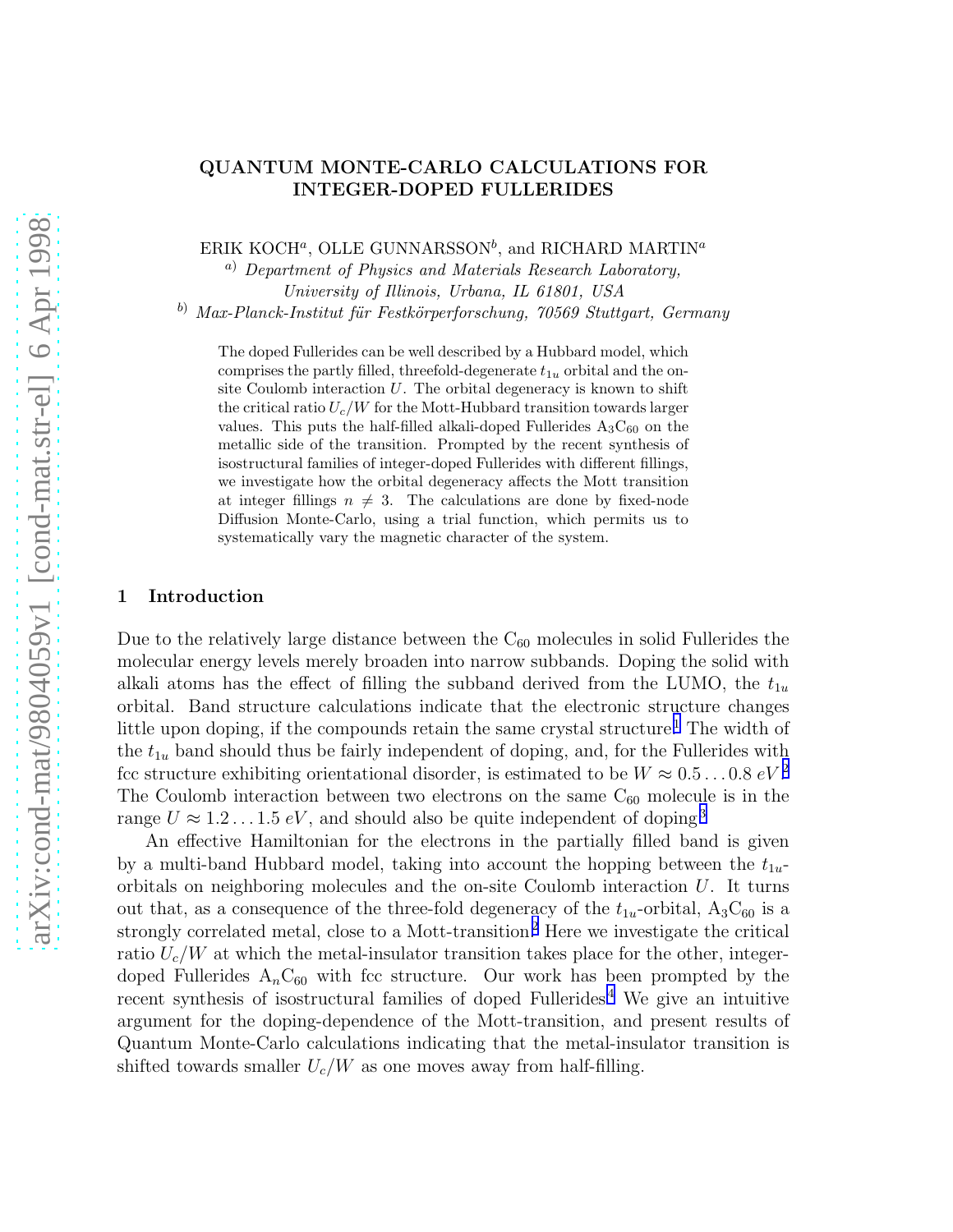#### <span id="page-1-0"></span>2 Degeneracy Enhancement

We first consider the effect of orbital degeneracy on the Mott-Hubbard transition in a highly idealized model. A system with L electrons becomes insulating when the conduction gap

$$
E_g = E(L+1) - 2E(L) + E(L-1)
$$
\n(1)

opens. In the limit of large Coulomb interaction  $U \gg t$ , we can estimate the energies entering eqn. (1). For integer filling  $L = n M$ , where M is the number of molecules in the system, all molecules will be occupied by  $n$  valence electrons. Hopping is strongly suppressed, since it increases the energy by  $U$ . Hence for the integer filled system, to leading order in  $t^2/U$ , there is no kinetic contribution to the total energy

$$
E(L) = \frac{n(n-1)}{2} M U + \mathcal{O}(t^2 / U)
$$
 (2)

In contrast, the systems with  $L = n M \pm 1$  electrons have an extra electron/hole that can hop without an additional cost in Coulomb energy. To estimate the kinetic contribution to the total energy, we calculate the hopping matrix-element for hopping of the extra charge to a neighboring molecule. We notice that for the nondegenerate Hubbard model a ferromagnetic arrangement of the spins is energetically favored (Nagaoka's theorem for bipartite lattices<sup>[5](#page-3-0)</sup>). For a degenerate Hubbard model, however, the hopping matrix element is larger for an antiferromagnetic alignment of the spins on neighboring sites. In that case, as illustrated in Fig. 1, instead of only one, several equivalent electrons can hop. To estimate the matrix element for nearest-neighbor hopping, we calculate the matrix element for hopping of the extra electron/hole against a Néel state  $|0\rangle$ . Denoting the state with the extra charge on site *i* by  $|i\rangle$ , we find that the second moment of the Hamiltonian  $\langle i|H^2|i\rangle$  is given by the number of hopping channels  $k$  times the number of (equivalent) nearest-neighbors  $z$  times the single-electron hopping matrix-element  $t$  squared. By inserting the identity in the form  $\sum_j |j\rangle\langle j|$ , where  $|j\rangle$  denotes the state with the extra charge hopped from site  $i$  to the neighboring site  $j$ , we then find

$$
\langle i|H|j\rangle = \sqrt{k} \ t \tag{3}
$$



Figure 1: Illustration of how an extra electron can hop against an integer-filled background (here: degeneracy  $N = 3$ , filling  $n = 3$ ). a) ferromagnetically aligned neighbor: Only one electron can hop. b) antiferromagnetically aligned neighbor: There are three hopping channels.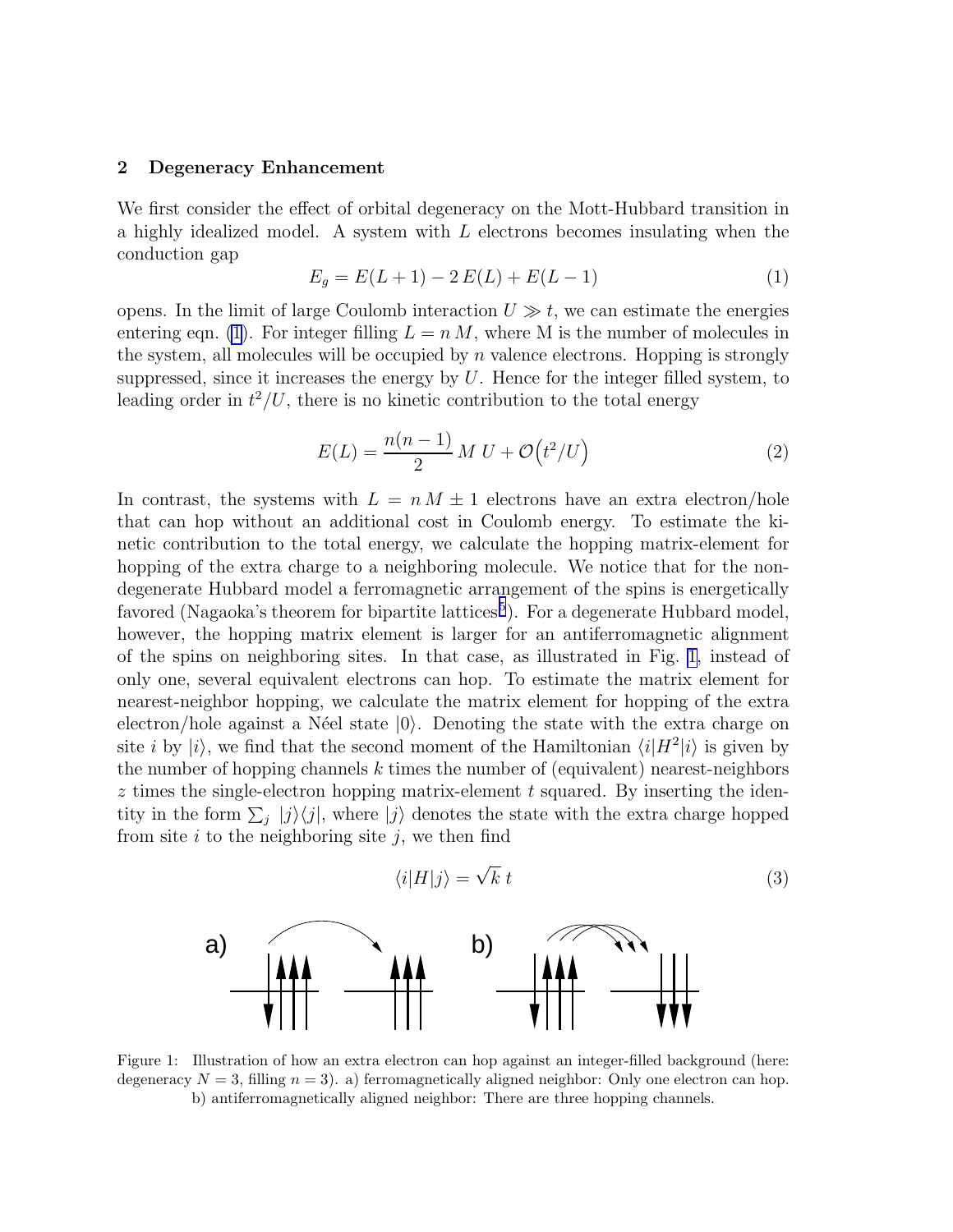i.e. the hopping matrix-element is enhanced by a factor of  $\sqrt{k}\,$  compared to the oneparticle case. Taking the analogy with the one-particle problem further, we then expect the energy of the system to be lowered by  $\sqrt{k}$  times half the single-electron band-width W. The gap in the limit  $U \gg t$  is thus given by

$$
E_g = U - \left(\sqrt{k_{L+1}} + \sqrt{k_{L-1}}\right) W/2.
$$
 (4)

Without degeneracy we have  $E_g = U - W$ , while for orbital degeneracy  $N = 3$  we find

filling 
$$
n = 1, 5
$$
  $n = 2, 4$   $n = 3$   
 $(\sqrt{k_{L+1}} + \sqrt{k_{L-1}})/2$   $(\sqrt{2} + 1)/2 \approx 1.21$   $(\sqrt{3} + \sqrt{2})/2 \approx 1.57$   $\sqrt{3} \approx 1.73$ 

i.e. extrapolating the result to intermediate  $U$ , we expect that the degeneracy enhancement shifts the critical ratio  $U_c/W$  to larger values, compared to the non-degenerate case. The shift is largest for half-filling and becomes smaller as one moves away from  $n = 3$ . The symmetry of the result around half-filling reflects the electron-hole symmetry (we have implicitly assumed a bipartite lattice). We stress that the above argument is not rigorous, its main purpose is to give an idea of how orbital-degeneracy affects the electron dynamics.

## 3 Quantum Monte-Carlo Results

To investigate the doping dependence of the Mott-transition in the doped Fullerides, we have performed Quantum Monte-Carlo calculations for fcc clusters of up to 32 molecules, using a multi-band Hubbard-Hamiltonian. The hopping integrals have been obtained from a tight-binding parameterization,<sup>[6](#page-3-0)</sup> while U has been varied to find the Mott-transition. The ground state energies entering in eqn.([1\)](#page-1-0) have been determined by diffusion Monte-Carlo calculations using the fixed-node approximation.[7](#page-3-0) As trial function we have used the product of a Slater-determinant and a Gutzwiller factor. The Slater-determinant has been determined from a Hartree-Fock (HF) calculation. To allow for different magnetic characters of the trial function, we have treated the Coulomb-interaction  $U_0$  in the HF calculation as a variational parameter.

Our results for fillings  $n = 1...3$  are shown in Fig. [2](#page-3-0). As suggested by the degeneracy argument, we find that the critical ratio decreases as we move away from half-filling. Under the caveat that the neglected effects (higher subbands, multiplet effects, electron-phonon coupling) do not change the results drastically, we can conclude that the hypothetical doped Fullerides at low temperatures with  $F<sub>m3m</sub>$  structure are strongly correlated systems with  $A_2C_{60}$  being very close to the Mott transition and  $A_1C_{60}$  possibly already being in the insulating regime.